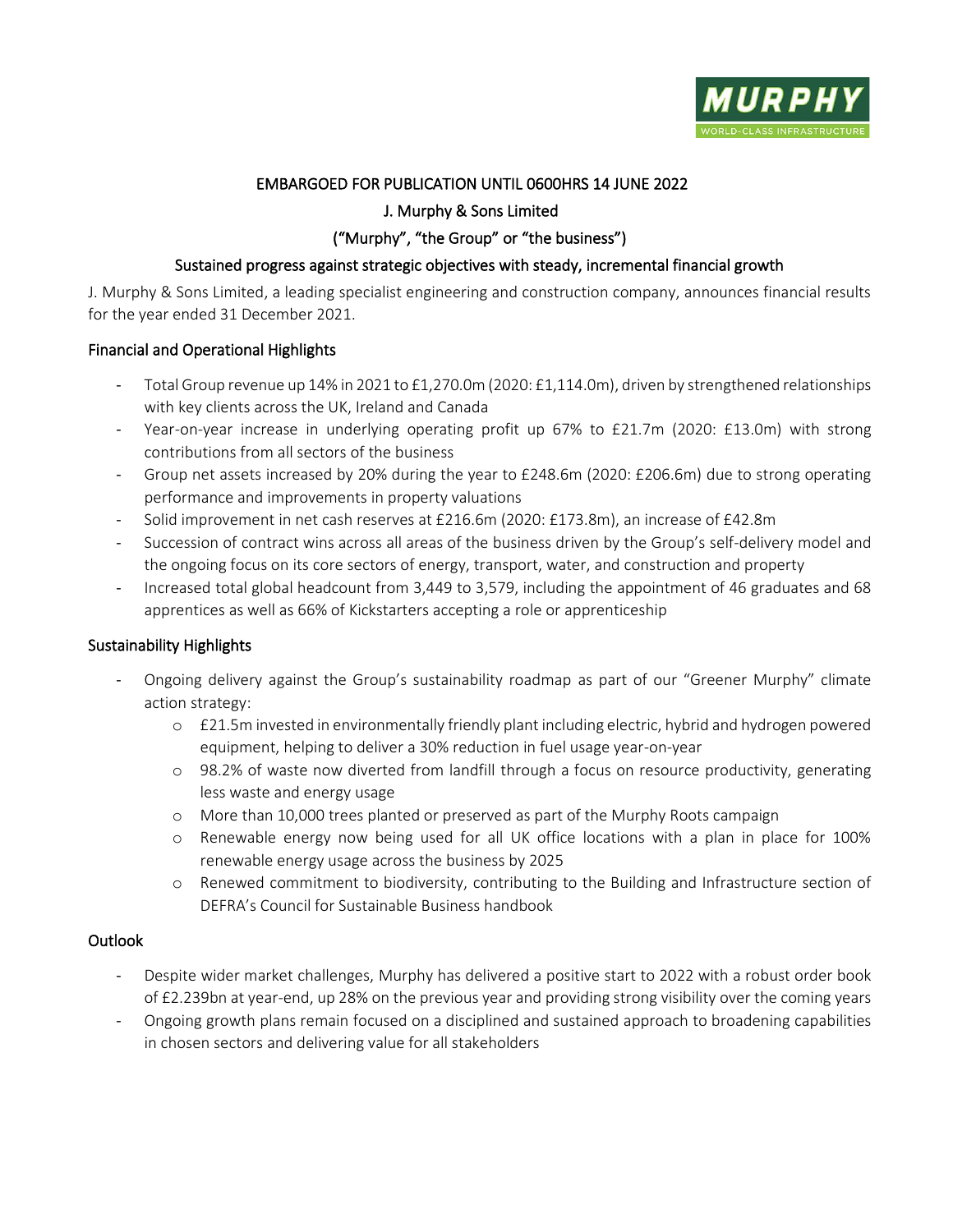## Commenting on the results, CEO John Murphy said;

*"These results reflect the strengthening resilience across the Group and the benefits of actions we have taken in*  recent years to improve contract selectivity, enhance relationships with our key client base, and to focus on *generating a strong cash position.*

*"We have made significant progress during 2021 in delivering against our 'Greener Murphy' climate action strategy and in supporting our clients on the journey to net zero, with continued investment in our operating model, enabling future transitional benefits to be achieved.*

*"The quality of our people, client base and the delivery of our secured workload, together with maintaining discipline in contract selectivity irrespective of economic conditions, remains core to our ongoing success. At the year end, we had a high quality and growing order book of more than £2.239bn, up 28% from the previous year, giving us an exciting pipeline of opportunities which underpin our confidence for the years to come, as we look to deliver on our ambition of being the leading family-owned construction business."* 

#### 2021 Overview

Safeguards put in place to protect colleagues, clients and projects in the immediate aftermath of the pandemic in 2020 meant that Murphy was able to continue to deliver with minimal disruption to the business during 2021.

While the year started against a difficult backdrop of ongoing restrictions as a result of COVID-19, Murphy's renewed focus on our core sectors of energy, transport, water, and construction and property meant that the Group was able to successfully navigate the challenges presented by the pandemic.

Total Group revenue during 2021 increased by 14% to £1270.0m (2020: £1,114.0m), driven by a succession of contract wins across the business alongside strengthened relationships with key clients across the UK, Ireland and Canada.

The business delivered a year-on-year increase in underlying operating profit up 67% to £21.7m (2020: £13.0m) with strong contributions from across all sectors and markets. 2021 also saw the business generate a solid improvement in net cash reserves at £216.6m (2020: £173.8m), an increase of £42.8m as we maintained our strong commercial disciplines.

## Sustainability

The Group made strong progress against the sustainability roadmap outlined last year in itsinaugural climate action strategy, "Greener Murphy".

During 2021, Murphy invested £21.5m in environmentally friendly plant including electric, hybrid and hydrogen powered equipment which helped to deliver a 30% reduction in fuel usage year on year.

Alongside this, our focus on waste management throughout the year means that 98.2% of our waste is now diverted from landfill through our focus on resource productivity, generating less waste and energy usage. Longer term, we remain committed to our 2025 target of delivering zero waste to landfill, increasing our commitment to a circular economy.

As part of this commitment, renewable energy is now being used for all UK office locations with a plan in place for 100% renewable energy usage across the business by 2025.

Separately, more than 10,000 trees were planted or preserved during 2021 as part of the Murphy Roots campaign, while the Group also renewed its commitment to biodiversity and developing a "nature positive" business ethos, contributing to the Building and Infrastructure section of DEFRA's Council for Sustainable Business handbook.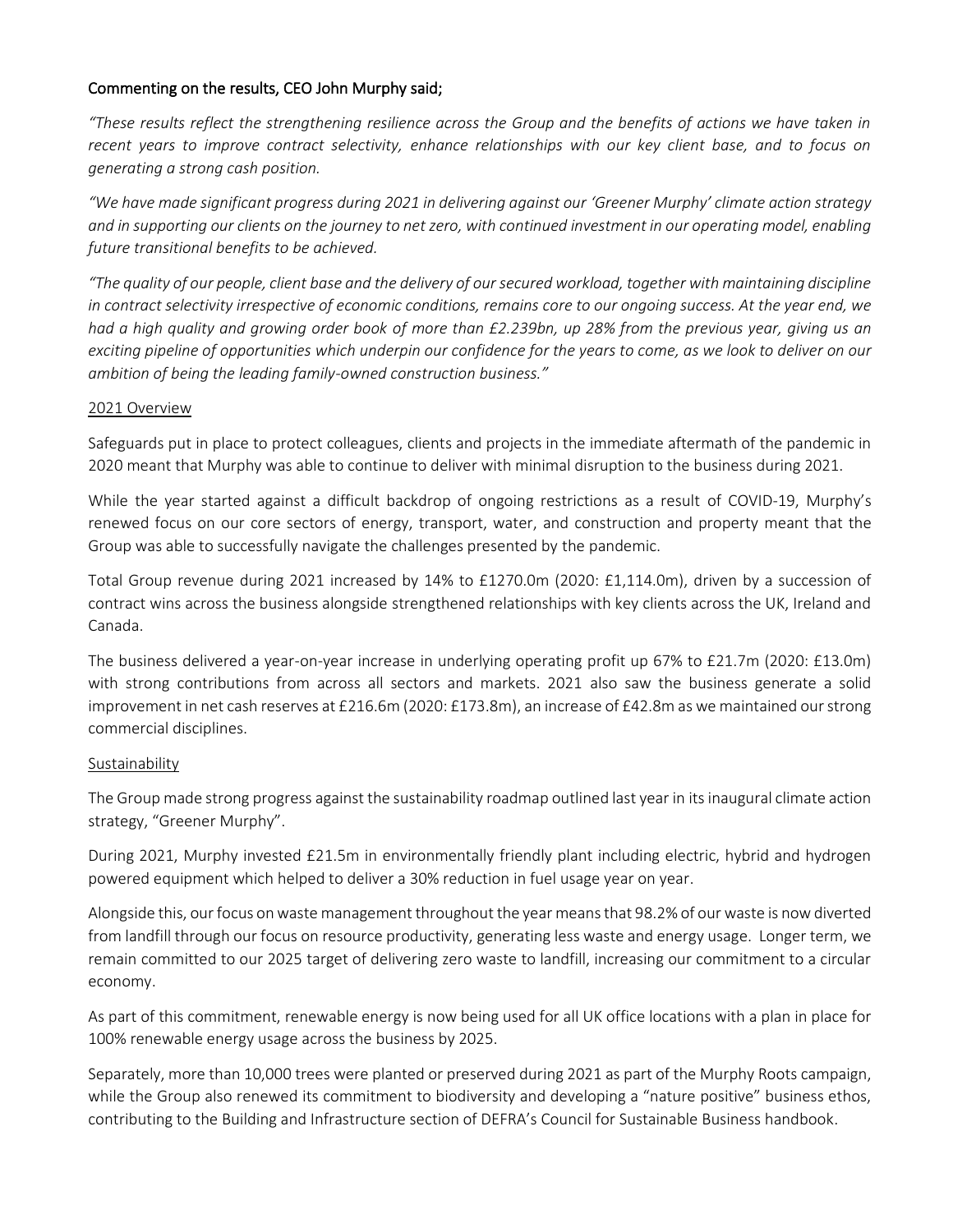## People

We successfully grew the Murphy team and invested in our colleagues during 2021, increasing our total global headcount from 3,449 to 3,579. This included 46 graduates and 68 apprentices as well as 66% of Kickstarters accepting a role or apprenticeship with us. We also reduced the accident frequency rate from 0.06 in 2020 to 0.04 in 2021.

Alongside this, following a survey by Best Companies, a leading employee engagement specialist, we were delighted to be recognised as the UK's 20th Best Big Company to Work For, and 6<sup>th</sup> in Construction and Engineering.

John Murphy also became chair of the first National Prison Advisory Board, and, working with Her Majesty's Prison Service, the Group is now rolling out a long-term, sustainable training and employment programme designed to give prison leavers a second chance. The recruitment of prison leavers is now a core part of Murphy's ongoing talent pipeline, with a commitment to recruit in skills shortage areas.

#### Current trading

Despite wider market challenges, Murphy has delivered a positive start to 2022 with a robust order book of £2.239bn at year-end, up 28% on the previous year and providing us with strong visibility over the coming years.

While we are mindful of the well-publicised headwinds facing the global economy, the focus and commitment of our employees, as well as the resilience of our business model, the support of our partners and the quality of our client relationships, means that Murphy is well placed to deliver on its sustainable growth plans.

Furthermore, as the global energy sector shifts from fossil-based systems of production and consumption to renewable energy sources, Murphy is seeing increasing opportunities to support all its customers to deliver net carbon zero through the energy transition.

## Outlook and strategy

The Group's strategy remains consistent, supporting Murphy's vision to be the leading family-owned construction business in the three geographies in which we work when we celebrate our 75th anniversary in 2026.

The strategy is founded on our people and social value, collaboratively working with our clients, being safe and sustainable, driving continuous improvement in delivery excellence, and enabling consistently strong financial performance.

Although the general economic backdrop remains challenging in the face of supply chain and inflationary pressures as well as wider materials shortages, the performance of the Group in 2021, alongside our strong start to 2022, means that Murphy remains confident in delivering on these longer-term ambitions.

-ENDS-

## For further information please contact

Powerscourt James White / Genevieve Ryan +44 (0)78 554 32699 / +44(0)79 040 88779 / [Murphy@powerscourt-group.com](mailto:Murphy@powerscourt-group.com)

## Notes to Editors:

J. Murphy & Sons Limited is a leading global, specialist engineering and construction company founded in 1951 that improves lives by delivering world-class infrastructure.

Operating in the United Kingdom, Ireland and Canada, Murphy provides better engineered solutions to infrastructure sectors including transportation; water; power; natural resources; and construction & property. Headquartered in London, we